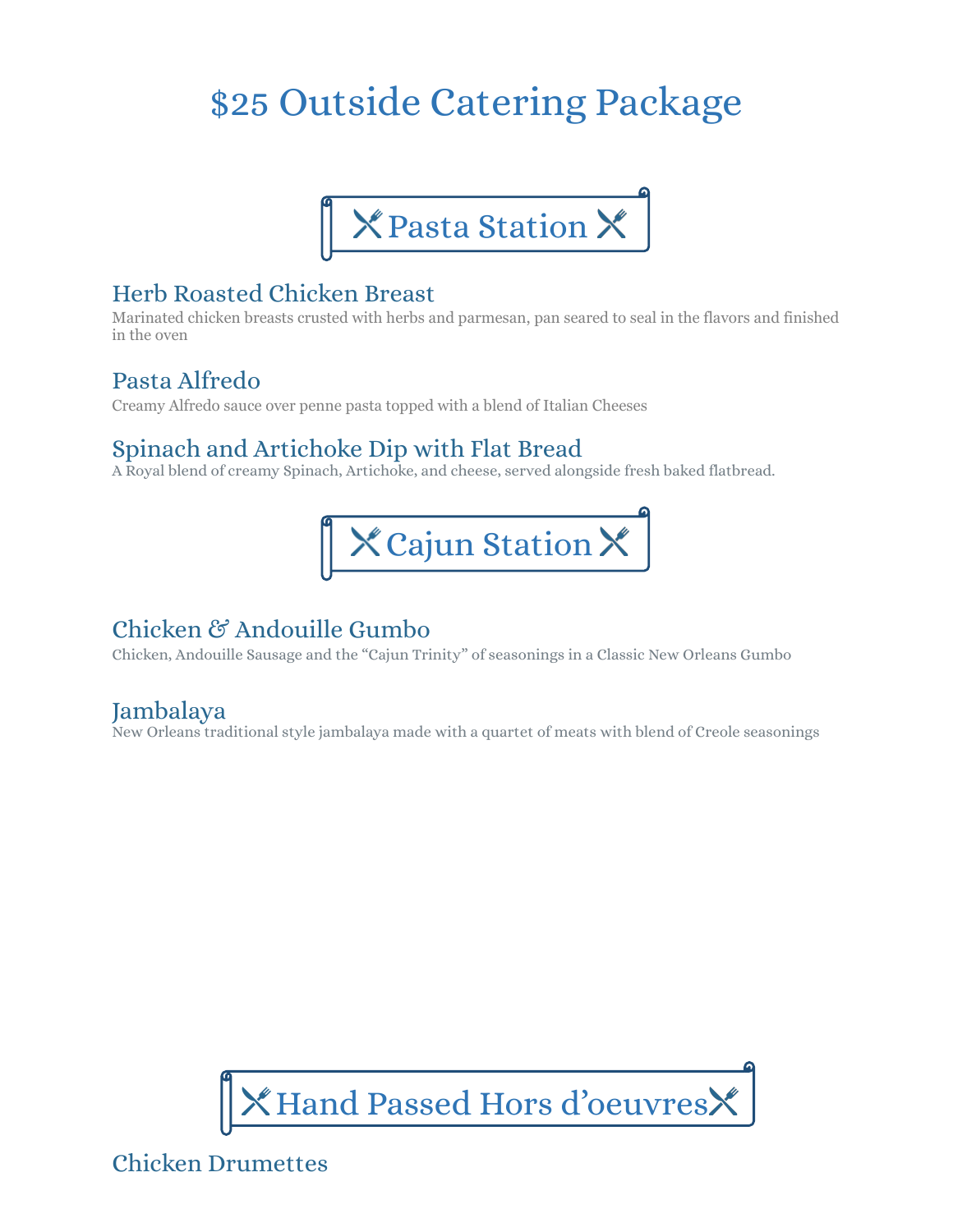A mix of flats and drumettes, fried to perfection

### Fish Po'Boys

Crispy filets of Fish stacked on fresh French bread

# Crawfish Pies

A flaky empanada-shaped pastry that is generously stuffed with zesty crawfish filling, minced parsley with a hint of rice, and the trinity blend of celery, green bell peppers and onion

# Pineapple & Coconut Fried Shrimp

Succulent fried shrimp served with a homemade pineapple dipping sauce and topped with fresh grated coconut

# Spring Rolls with Sweet Chili Chicken

Vegetables and pork combined with Asian flavors in a crispy roll served with our fried chicken tenders in our sweet chili glaze



### Café Bar (Included)

To include soft drinks, fruit juice  $\mathfrak G$  water

### Call Brand Open Bar (\$6.00 Per Guest)

Fully Stocked including: Call Brand Bourbon, Scotch Vodka, Gin, Rum, Amaretto, and Tequila Bud Light Draft White Wine: Moscato, Chardonnay Red White: Merlot, Pinot Noir

### Premium Open Bar (\$10.00 Per Guest)

Fully Stocked Including: Crown Royal Whiskey, Dewar's Scotch, Absolute Vodka, Bacardi Rum, Seagram's Gin, Jose Cuervo White Tequila Bud Light Draft White Wine: Moscato, Chardonnay Red White: Merlot, Pinot Noir



# Prime Beef Roast